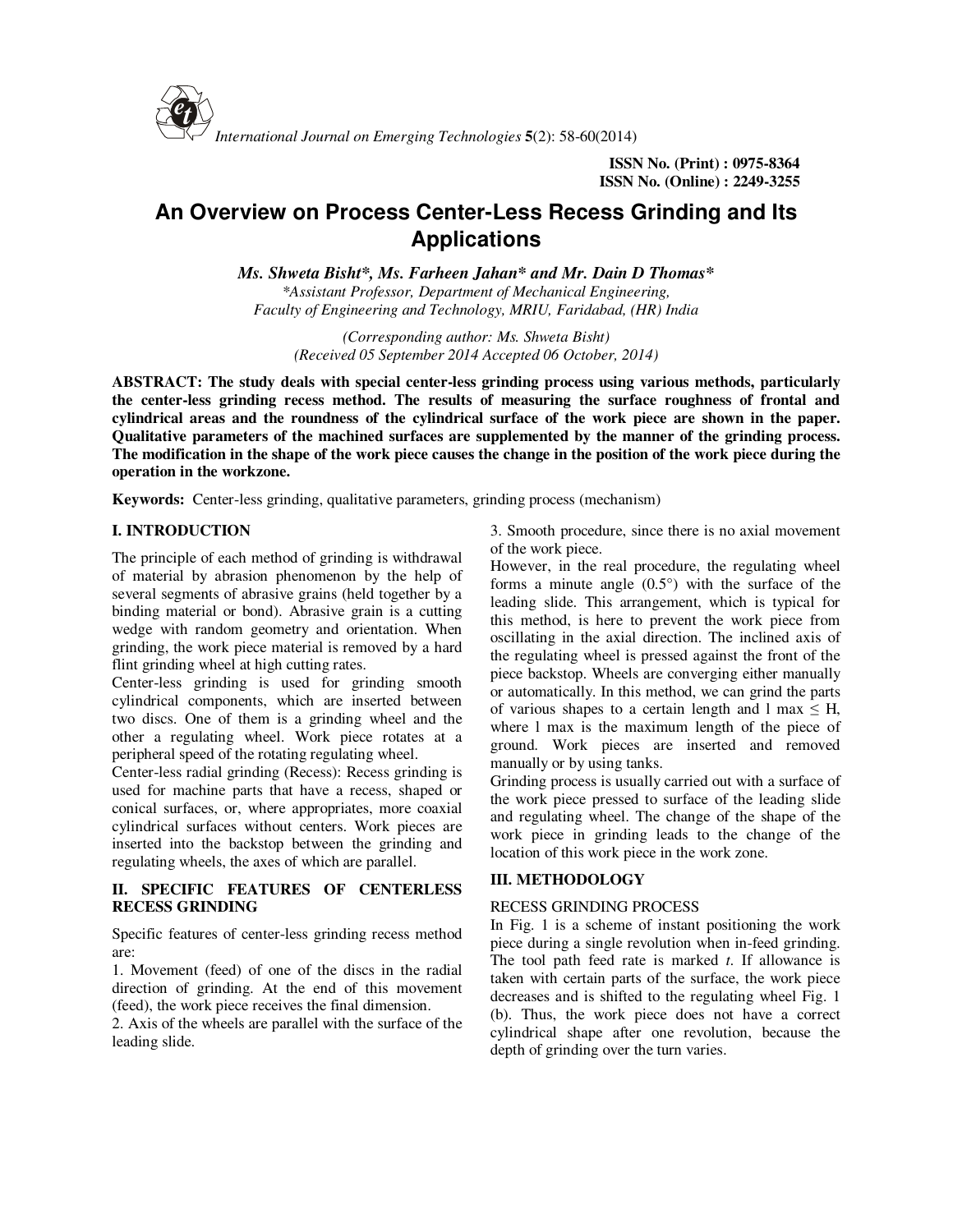

**Fig. 1.** Scheme of instant positioning of the work piece when in-feed grinding (a. starting the process; b. intermediate position of the work piece; c. position after one revolution of the work piece; 1. grinding wheel; 2. regulating wheel; 3. leading slide ).

To receive the work piece of a precise circular shape, it must be kept rotating without lateral feed. When grinding, the geometrical axis of the work piece position is constantly changing while remaining parallel to its initial position Fig. 1 (c).

The property of centre work piece displacement is taken into account when setting the grinders. It should be noted that with increasing h, difference dob - dob.o is also growing fast. Line height h can be determined from the geometrical relationships. Similarly, this applies to center-less grinding-through manner, yet the nature of the work piece movement is much more complex. Work piece is rotated and thus its axis stops to be parallel with its original position. These movements in the piece-through grinding lead to reducing the work piece diameter approximately by variable t, which was previously set up in the grinding machine. With the same setup in center grinding, the work piece diameter would decrease by 2t. In centerless grinding, the variable-through dob - dob.o is usually called the depth of cut. A double depth of cut for grinding center is indicated t, respectively 2t. To avoid misunderstanding, variable t, which can only be regarded an instantaneous depth of cut will called allowance of angle.

### **IV. CHANGE PROFILE AND QUALITATIVE PARAMETERS SURFACES WORKPIECES**

To determine the impact of in-feed center-less grinding on a circular profile and the parameters of the surface (roundness and surface roughness), we carried out a series of experiments within which the parts shown in figure were manufactured. Components were made of ST  $37 - 2K$ . Their diameter was  $\phi$  9.96-0.01 (diameter of semi-product before grinding ø10.04+0.06). Grinding was made on MULTIMAT 208 machine while using the grinding wheel 400x30x203 99BA/96A 60N7V (STROH flat diamond), regulating wheel 300x30x127 diamond), regulating wheel  $300x30x127$ A120RL152R7 and leading slide was straight. Grinding machine working time was 9.8 sec.

## **V. APPLICATIONS**

- Shouldered pins
- Transmission bushings
- Ceramic shafts for circulator pumps used in home heating
- Ceramic shafts for circulator pumps used in valve seal inserts
- Ceramic shafts for circulator pumps used in aerospace fasteners
- Ceramic shafts for circulator pumps used in dowel pins

### **VI. CONCLUSION**

The experiments proved that the center-less plunge grinding improves the parameters of circular profile and surface roughness. However, there are cases where grinding can worsen a qualitative parameter. It concerns particularly an accurate mutual positioning of the work piece surfaces. For example, in a waythrough center-less grinding of outer surfaces (especially with a small of length/diameter ratio of a component, i.e. ring-shaped components) nonuprightness of the cylindrical surface of the work piece regarding its face can be a bit bigger. This will not happen with plunge grinding. All the methods of center-less grinding may cause that the outer (grinding) surfaces and the inner surfaces of the work piece are not exactly in alignment. Coaxiality of surfaces is changed by pass-through grinding along the length of the work piece. This is usually considered a random deviation. In fact, this phenomenon is caused by specific features of center-less grinding and it can be affected. If the grinder is properly adjusted, a larger amount of appliance is used and the optimum allowance of grinding is retained, it is possible to achieve the accuracy to the extent of the prescribed tolerances after grinding.